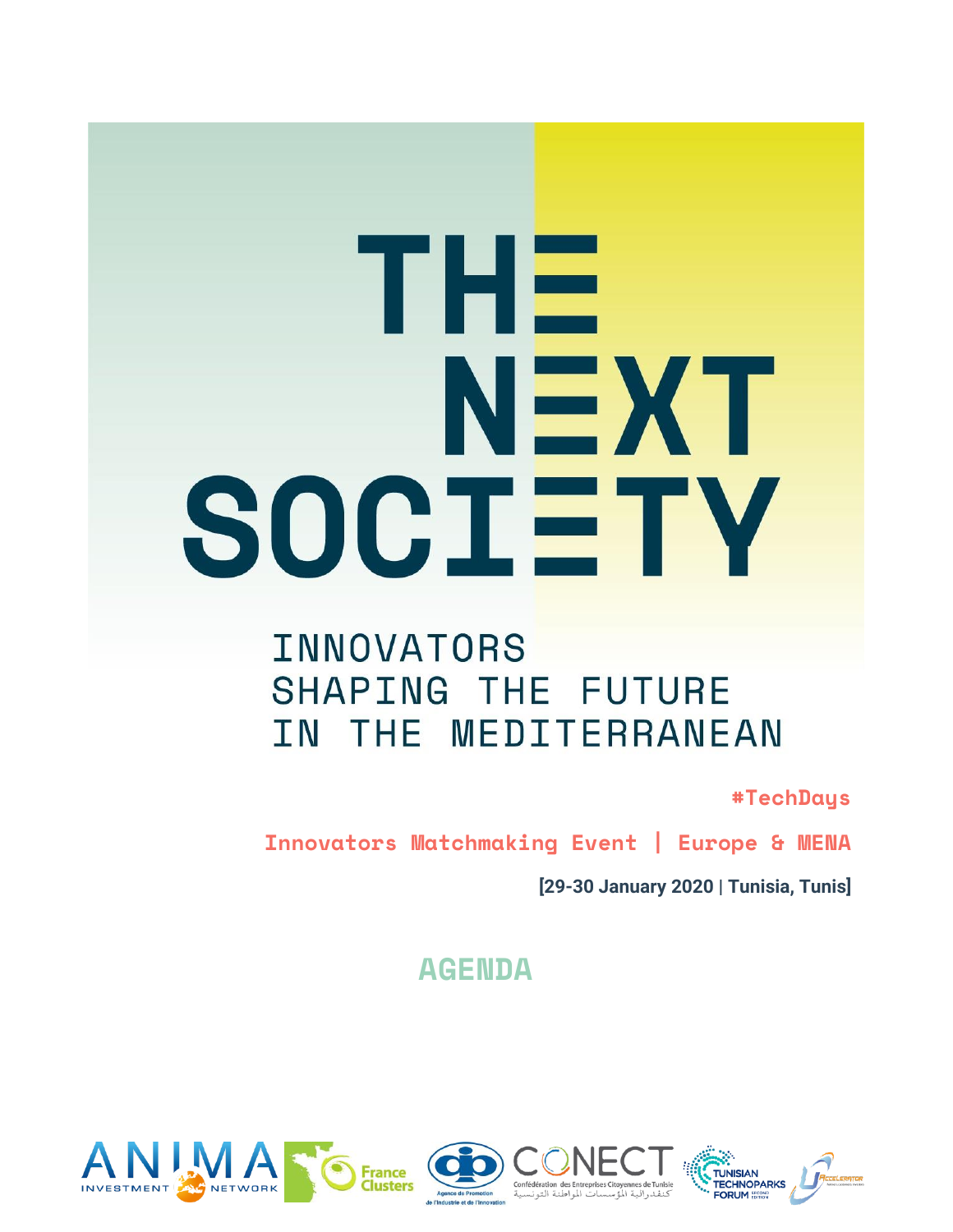

[Innovators Matchmaking Event | Europe & MENA]

#### *Dear Delegate,*

*The #TechDays, EU & MENA Innovators Matchmaking Event is organised by [THE NEXT SOCIETY](https://www.thenextsociety.co/) and [The Agency](http://www.tunisieindustrie.nat.tn/en/home.asp)  [for the Promotion of Industry and Innovation](http://www.tunisieindustrie.nat.tn/en/home.asp) with the support of [France Clusters,](https://franceclusters.fr/) [risingSUD,](https://www.risingsud.fr/) [ACCIO,](http://www.accio.gencat.cat/ca/inici/) [AWEX a](https://www.awex.be/)nd [CEIpiemonte](http://www.centroestero.org/it/) and in partnership with the Tunisia Technoparks Association.*

*Bringing together MENA and EU innovators – namely clusters, SMEs, researchers, industry experts – this event intends to promote bilateral cooperation to explore common visions and seek new partnerships. Letters of Intent, Memoranda of Understanding and other types of partnership agreements are expected to be initiated and agreed upon with roadmaps on how to sustain the collaborations.*

*The event objectives are:*

- *To promote cluster and network cooperation between Europe and MENA countries to explore common visions and potential partnerships;*
- *To initiate discussions that would ultimately result in Letters of Interest, Memorandum of Understanding, and other types of partnership agreements;*
- *Highlight innovations from MENA countries and illustrate the importance to develop suitable solutions to the distinctive features of these markets and initiative;*
- *Initiate a co-creative process for solutions by bringing out ideas of pilot projects associating researchers, companies, industry experts and clusters.*

*The event covers on all sectors with a specific focus on:*

- *ICT*
- *Environment and circular economy*
- *Energy*
- *Nanotechnologies*
- *Textile materials*
- *Industry 4.0*
- *Agrofood industries*
- *Biotechnology*

*The event will take place in parallel of the 2 nd [edition of the Tunisian Technoparks Forum.](http://www.tunisiantechnoparksforum.net/forum.html)*

We hope the event will help you to develop further relations and foster cooperation between your cluster and other *relevant organisations; thus, increasing your SMEs' innovation capacity and their ability to compete on a global scale.*

**We look forward to meeting you in Tunis!**

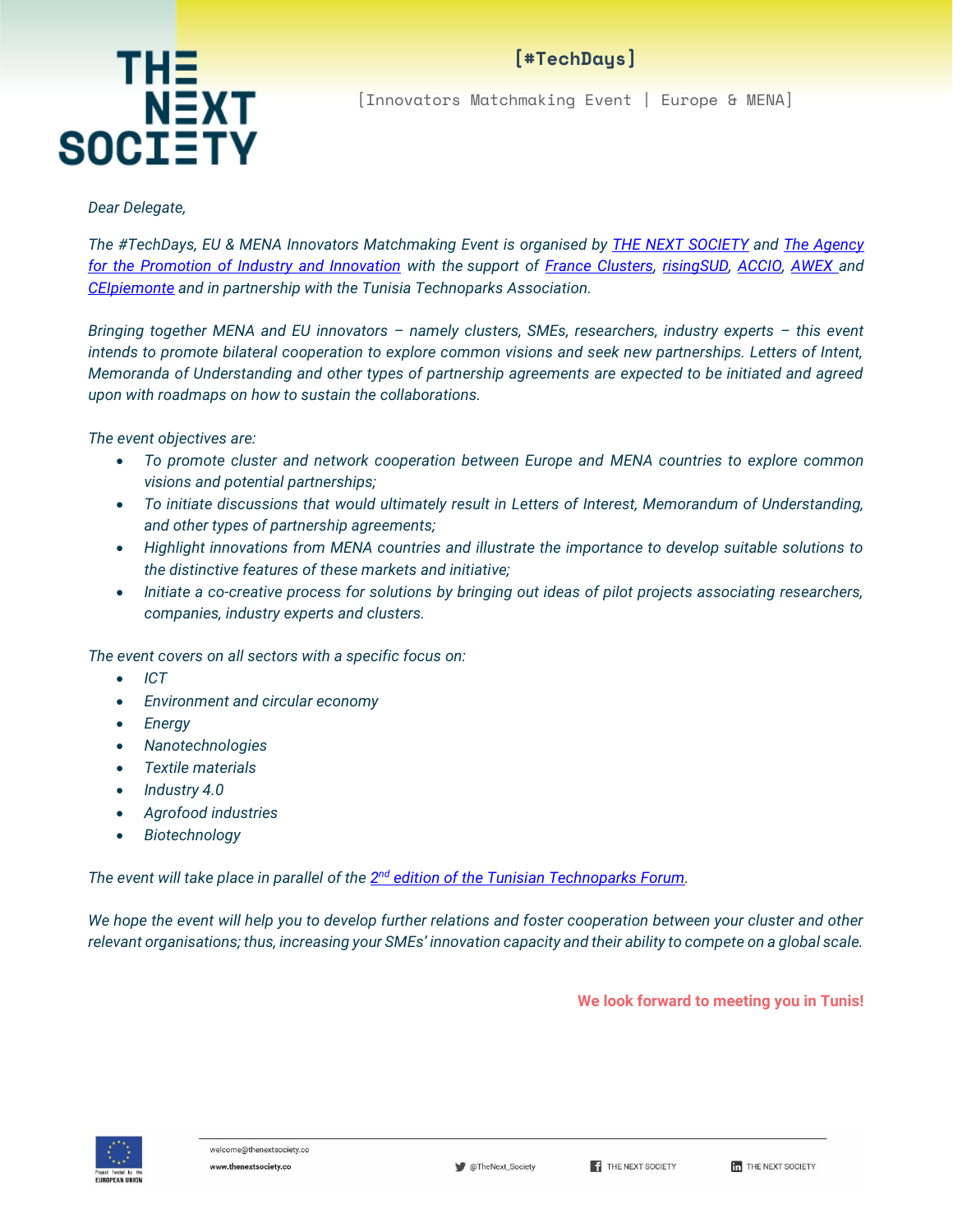

[Innovators Matchmaking Event | Europe & MENA]

#### **Day 1 – 29/01/2020**

#### *Venue: Laico Hotel, Avenue Mohamed V Place Des Droits De L'Homme 1080 Tunis*

| <b>Registration</b>                                                                                                                                                                                                                                                                                                                                                                                                                                                    | 8.00-8.30       |
|------------------------------------------------------------------------------------------------------------------------------------------------------------------------------------------------------------------------------------------------------------------------------------------------------------------------------------------------------------------------------------------------------------------------------------------------------------------------|-----------------|
| <b>Welcoming speeches</b><br>Omar BOUZOUADA, General Director, APII<br>Zied LAHBIB, Vice President of ANIMA Investment Network<br>Sara BOTTI, France Clusters<br>Raphaële COHEN, ANIMA Investment Network<br>SE M. Slim FERIANI, Ministre de l'Industrie et des PME                                                                                                                                                                                                    | 8.30-9.00       |
| Panel discussion: Clusters - Aggregation of the ecosystem & internationalisation<br>Chair: Mathias FILLON, ANIMA Investment Network, France & Ramzi ZAMMALI, Mfcpol,<br>Tunisia Technoparks, Tunisia<br>Mokhtar ZANNAD, Mecatronic, CEO ARAMISGROUP, Tunisia<br>Gerald AUDAZ, Head of the Economic Development Department, EU delegation in Tunisia<br>Massimo DAVIÀ, Cleantech area manager, Environment Park SpA, Italy<br>Imène MAOUENE, AMC Ernst & Young, Tunisia | $9.00 - 10.00$  |
| Coffee break                                                                                                                                                                                                                                                                                                                                                                                                                                                           | $10.00 - 10.15$ |
| Parallel workshop 1: Mentors x Mentees                                                                                                                                                                                                                                                                                                                                                                                                                                 | 10.15-12.30     |
| Parallel workshop 2: Collective intelligence for open innovation projects                                                                                                                                                                                                                                                                                                                                                                                              |                 |
| <b>Chair:</b> Zoé LUÇON, ANIMA Investment Network<br>Sub-groups of 5 to 6 people aiming at:<br>Foster collaborations;<br>$\bullet$<br>Allow everyone to express a certain issue or need and find answers among the<br>$\bullet$<br>network and other participants.                                                                                                                                                                                                     | 10.15-12.30     |
| Lunch                                                                                                                                                                                                                                                                                                                                                                                                                                                                  | $12.30 - 14.00$ |
| B <sub>2</sub> B<br>Participants have access to b2match to set up meetings:<br>https://techdays-eu-mena-innovators-matchmaking.b2match.io/home                                                                                                                                                                                                                                                                                                                         | 14.00-17.00     |

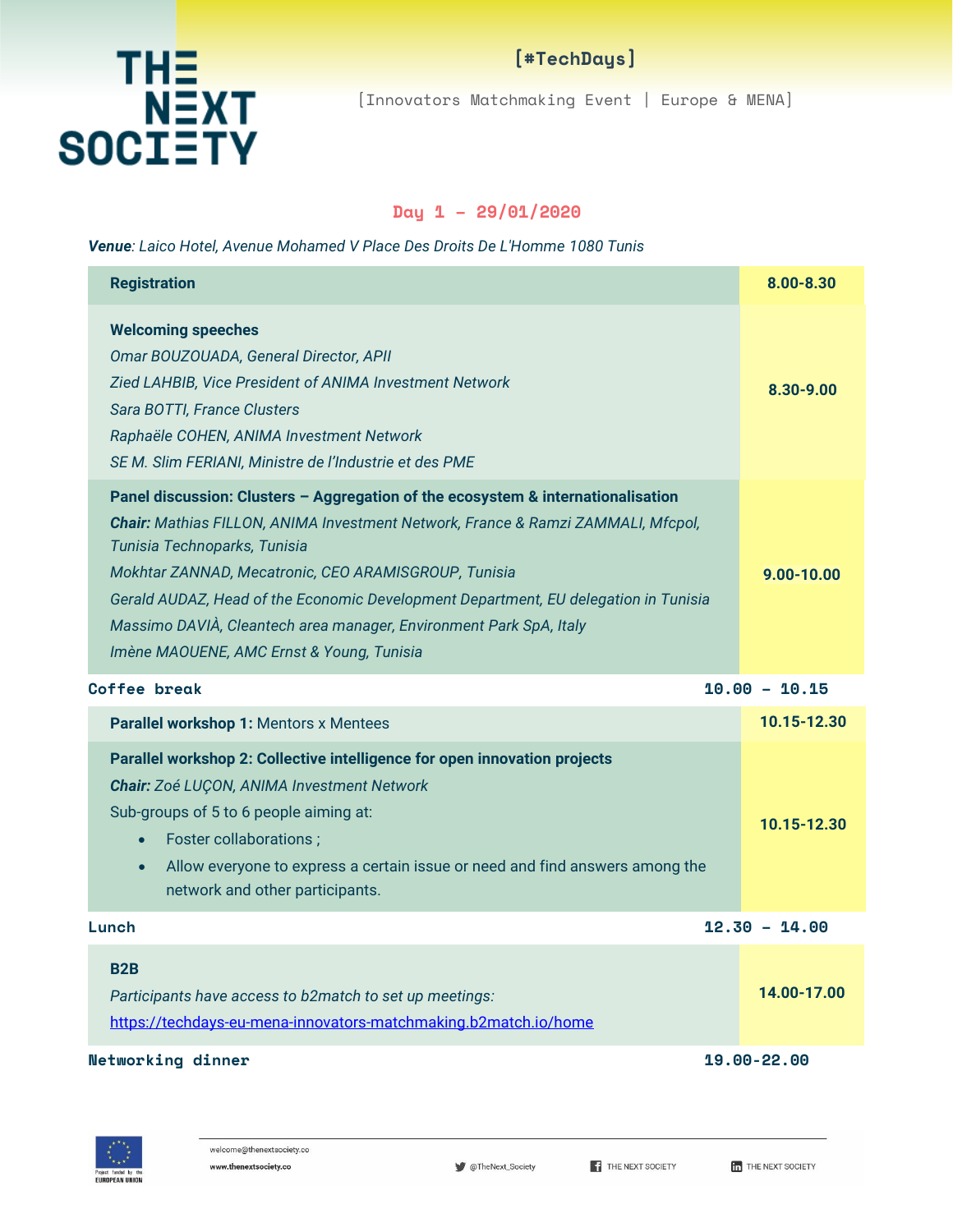

[Innovators Matchmaking Event | Europe & MENA]

#### **Day 2 – 30/01/2020**

#### **2 nd edition of the Tunisian Technoparks Forum**

*Venue: Laico Hotel, Avenue Mohamed V Place Des Droits De L'Homme 1080 Tunis* 

| <b>Opening</b>                                                                                                                                                  | $9.00 - 9.30$   |
|-----------------------------------------------------------------------------------------------------------------------------------------------------------------|-----------------|
| Parallel pitching sessions - Presentations, pitching & debate<br><b>ICT</b><br>Environment and circular economy<br><b>Textile materials</b><br>Nanotechnologies | 9.30-10.00      |
| <b>Technical workshop</b><br>R&I funding                                                                                                                        | 12.00-13.00     |
| Interactive lunch / find a partner                                                                                                                              | $13.00 - 14.00$ |
| Parallel pitching sessions - Presentations, pitching & debate<br>Energy<br>Industry 4.0<br>Agrofood industries<br>Biotechnology                                 | 14.15-16.15     |
| <b>Technical workshop</b><br>R&I projects support                                                                                                               | 16.15-17.15     |
| <b>Closing</b>                                                                                                                                                  | 17.15           |

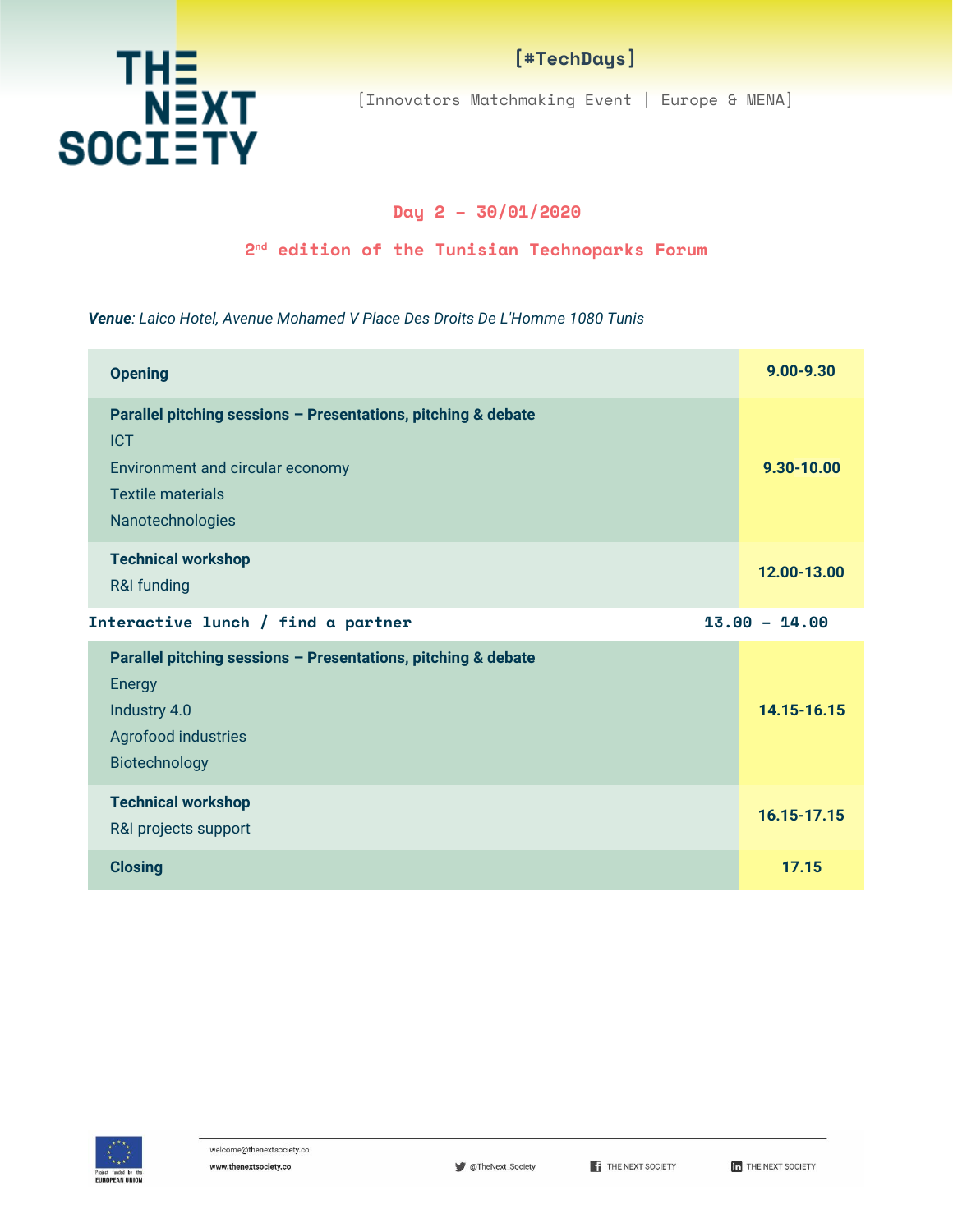

[Innovators Matchmaking Event | Europe & MENA]

#### **Practical Information**

#### **Venue of the event**

**NEXT** 

#### **Laico Hotel** Avenue Mohamed V - Place Des Droits De

THE

**SOCIETY** 

L'Homme 1080 Tunis

#### **Transfer from / to the airport**

Yellow taxis are available 24/7 at Tunis International airport. They all have a counter, but you can haggle over the price before getting into the car. The price can be higher if you travel by night or if you have heavy luggage. The journey between the airport and the hotel shall take around 15 minutes if there is no traffic jam. Think



about having cash on you, preferably dinars to pay the taxi. The price shall be around 20 dinars or 7 euros.

#### **Money**

ATMs are widely available. Almost all ATMs will accept Visa cards, and many (including Bank of Tunisia and BIAT) will also accept Maestro cards for cash withdrawals.

Exchange rate: 1 euro is about 3 dinars.

#### **Weather Forecast**



The Mediterranean climate is predominant on the Tunisian territory: winters are cold and very damp; January and February are the coldest with the most rainfall. The average temperatures you'll face in January would be between 7.3°C and 15.8°C.